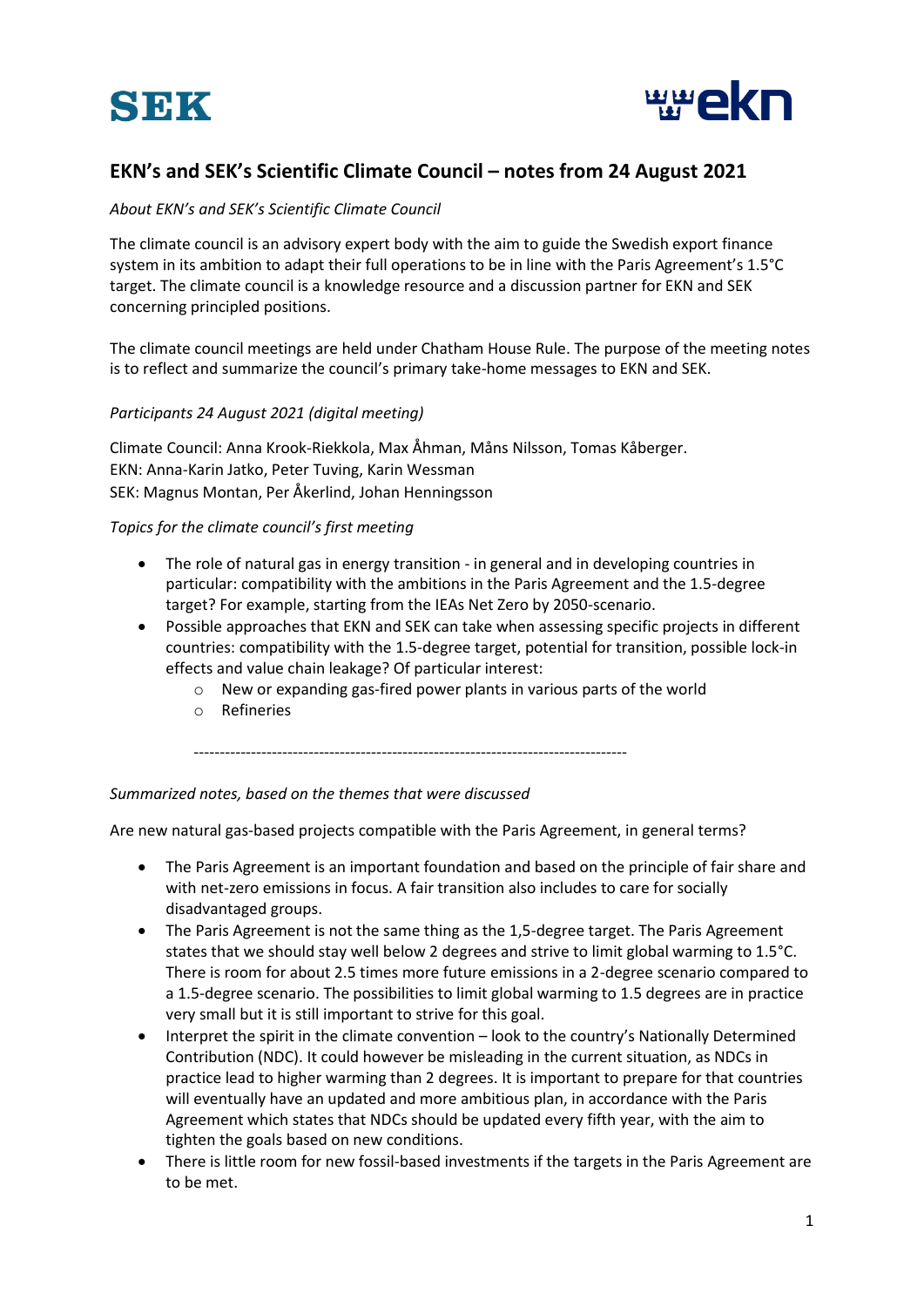



The situation in a country matters when it comes to the role of natural gas in energy transition

- Vulnerable countries should be treated most generously. Developed countries need to move away from fossil dependency much quicker. Policy-related risks (e.g. trade tariffs) in combination with the investment's integration with the country's energy system and the risk for lock-in effects are key aspects to consider.
- Other factors which influence the country's situation are what the current energy system looks like; potential for renewable energy sources; type of energy needs; which alternatives analysis has been done? Is there an updated NDC which includes natural gas? It should be considered that the possibilities for developing a thorough analysis in the country may be restricted (lack of resources), which influences the underlying input.
- The potential for renewable electricity production such as wind and solar is very large and to a large extent still untapped. Wind-based electricity production may in practice be limited by access to land, while incoming solar radiation is an unlimited resource in some countries. Hydropower/dams, natural gas and biogas can be used to manage energy storage needs over seasons (summer/winter). Batteries can manage storage needs over shorter time intervals (day/night).

Credible scenarios for energy transition, compatible with the ambitions of the Paris Agreement

- The International Energy Agency (IEA) Net Zero by 2050-scenario (NZE) has scientific credibility.
- On the contrary, IEA has so far not been able to foresee the learning processes and speed of cost reduction for sun and wind-based power. An enormous scaling up of renewable solutions is required under the IEA NZE-scenario, which in turn means that costs will be reduced even further.
- IEAs scenarios has so far been built upon the development of technology for carbon capture and storage (CCS). The IEA Net Zero-scenario states that there is no need for new investments in extraction of coal, oil or gas but there is some space for continued extraction in existing oil- and gas-fields. CCS may be used to a larger extent in the future (primarily to produce hydrogen from natural gas and for coal-fired power plants in countries with no other options) but probably not at the scale which IEA's scenario assumes.

Leakage from the value chain influences the total climate impact from natural gas

• Leakage from the natural gas value chain (methane, flaring etc) is large and crucial in order to assess the total climate impact from natural gas.

Lock-in effects from new natural gas-based projects

- Lock-in effects are not only relevant for physical infrastructure. There may also be institutional and political lock-in effects both before and after an investment decision; does the decision-maker have the proper basis for decision-making in order to weigh different options against each other, for example when it comes to potential and cost for new solarbased power compared with already ongoing plans for new natural gas-fired power projects? The already existing institutional and political direction may impact alternatives analysis and is often difficult to influence. An investment in new natural gas may contribute to further lock-in, i.e. discourage transition.
- The transfer from natural gas to large-scale hydrogen requires large investments in existing/new infrastructure: manufacturing, storage and transportation.